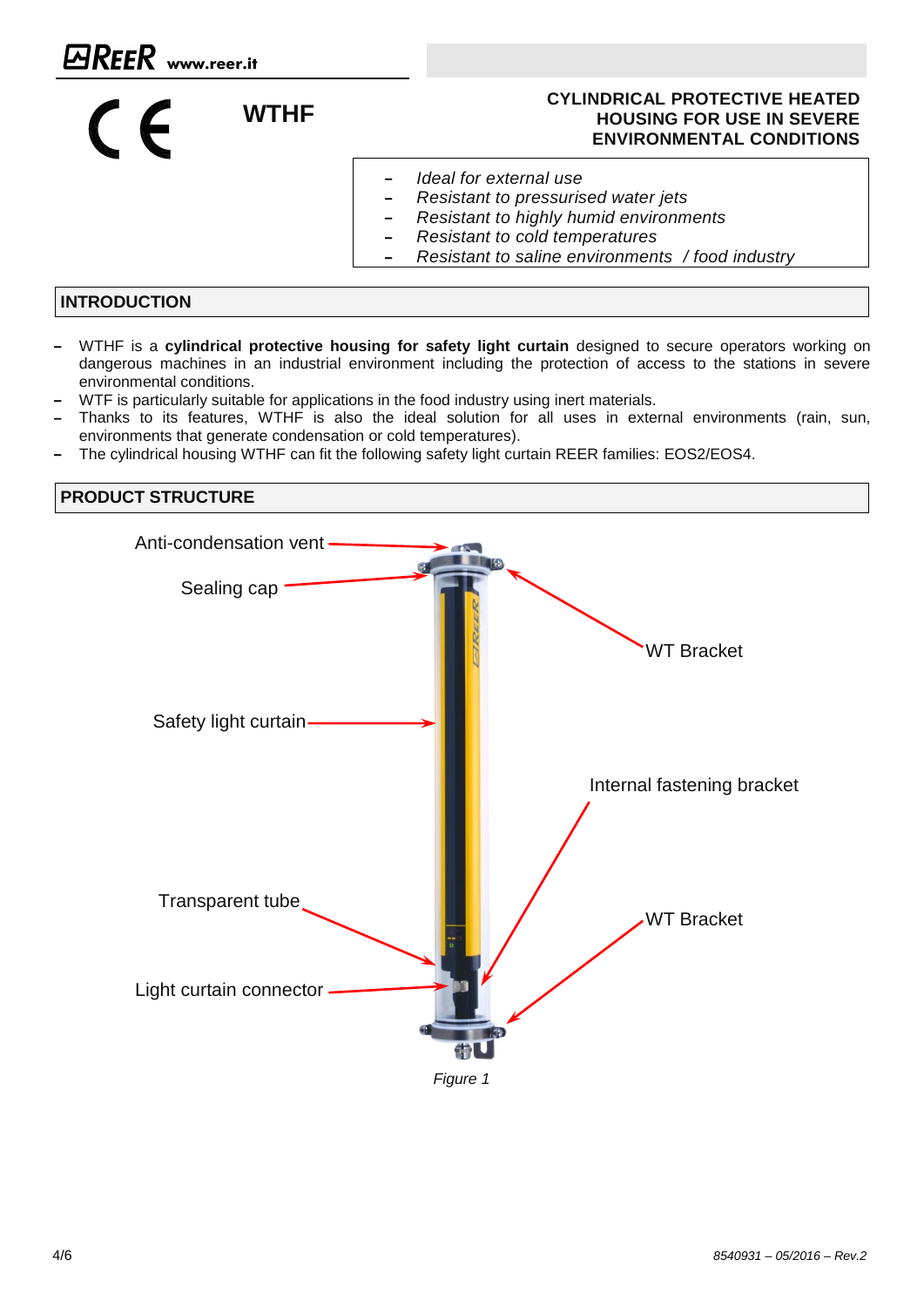# **GENERAL CHARACTERISTICS**

- Resistant to pressurised water streams of up to 100 bar.
- Integrated anti-condensation system through the GORE™ vent.
- Thermostatic heating control system (power supplied with 24V AC/DC). (Heating system power consumption =  $2 \div 10W$ ; see technical characteristics table).
- Operating temperature from -25° to +55°C.
- Degree of protection IP69K.
- CE certified.

#### **PROTECTIVE HOUSING TECHNICAL CHARACTERISTICS**

| <b>Fastenings</b>                                     | Via 2 WT circular brackets |                                              |                |     |     |     |     |      |      |      |      |    |    |    |
|-------------------------------------------------------|----------------------------|----------------------------------------------|----------------|-----|-----|-----|-----|------|------|------|------|----|----|----|
| °C<br><b>Operating temperature</b>                    |                            |                                              | $-25 \div 155$ |     |     |     |     |      |      |      |      |    |    |    |
| Operating temperature with<br>°C<br>pressurised water |                            | $10 \div 55$ (max. water pressure = 100 bar) |                |     |     |     |     |      |      |      |      |    |    |    |
| <b>Material</b>                                       | <b>Transparent tube</b>    | PMMA (Polymethylmethacrylate) Ø 50mm         |                |     |     |     |     |      |      |      |      |    |    |    |
|                                                       | Sealing caps               | POM C Ø 56mm / Silicone O-RING               |                |     |     |     |     |      |      |      |      |    |    |    |
|                                                       | <b>WT</b> brackets         | Stainless steel (AISI 316L)                  |                |     |     |     |     |      |      |      |      |    |    |    |
| Degree of protection                                  |                            |                                              | <b>IP 69K</b>  |     |     |     |     |      |      |      |      |    |    |    |
| <b>MODEL</b>                                          |                            |                                              | 300            | 450 | 600 | 750 | 900 | 1050 | 1200 | 1350 | 1500 | 2B | 3Β | 4B |
| W<br>Heating system power consumption                 |                            |                                              |                | 6   |     |     | 10  | 10   | 10   | 10   | 10   |    | 10 | 10 |
|                                                       |                            |                                              |                |     |     |     |     |      |      |      |      |    |    |    |

## **LIGHT CURTAIN ELECTRICAL CONNECTIONS**

|            |              |                     |                       |            | <b>RECEIVER</b> |                   |                                     |  |  |  |  |
|------------|--------------|---------------------|-----------------------|------------|-----------------|-------------------|-------------------------------------|--|--|--|--|
|            |              | <b>EMITTER</b>      |                       | <b>PIN</b> | <b>COLOR</b>    | <b>NAME</b>       | <b>DESCRIPTION</b>                  |  |  |  |  |
| <b>PIN</b> | <b>COLOR</b> | <b>NAME</b>         | <b>DESCRIPTION</b>    |            | Brown           | 24VDC             | +24VDC power supply                 |  |  |  |  |
|            | Brown        | 24VDC               | +24VDC power supply   |            | Blue            | 0VDC              | 0VDC power supply                   |  |  |  |  |
|            | Blue         | 0VDC                | 0VDC power supply     | 8          | Red             | PF                | Ground connection                   |  |  |  |  |
|            | Grey         | PE                  | Ground connection     |            | White           | OSSD <sub>1</sub> |                                     |  |  |  |  |
| 2          | White        | RANGE0 <sup>*</sup> |                       | 3          | Green           | OSSD <sub>2</sub> | Safety static outputs               |  |  |  |  |
| 4          | Green        | RANGE1 *            | Barrier configuration | 5          | Grev            | SEL_A             | <b>Barrier configuration</b>        |  |  |  |  |
|            | Yellow       | 0VDC                |                       | 6          | Pink            | SEL B             |                                     |  |  |  |  |
|            | Red          | 24V AC/DC           | <b>HEATING SYSTEM</b> | 4          | Yellow          | K1 K2             | <b>External contactors Feedback</b> |  |  |  |  |
|            | Pink         | n.c.                |                       |            | <b>Black</b>    | 0VDC              | <b>HEATING SYSTEM</b>               |  |  |  |  |
|            |              |                     |                       |            | <b>Violet</b>   | 24V AC/DC         |                                     |  |  |  |  |

### **DIMENSIONS (mm)**



**Cable lenght:** 10m Cables of different lengths available on request. **Ø max (mm) =** 5,8

*Figure 2*

| <b>MODEL</b>                        | 150 | 300 | 450 | 600 | 750 | 900  | 1050 | 1200 | 1350 | 1500 | 1650 | 1800 | 2B  | 3B   | 4B   |
|-------------------------------------|-----|-----|-----|-----|-----|------|------|------|------|------|------|------|-----|------|------|
| <b>Dimension "A"</b>                | 320 | 470 | 620 | 770 | 920 | 1070 | 220  | 1370 | 1520 | 1670 | 1820 | 1970 | 760 | 1060 | 1160 |
| <b>Dimension "B"</b>                | 290 | 440 | 590 | 740 | 890 | 1040 | 190  | 1340 | 1490 | 1640 | 790  | 1940 | 730 | 1030 | 1130 |
| "C" $(\pm 3$ mm<br><b>Dimension</b> | 315 | 465 | 615 | 765 | 915 | 1065 | 1215 | 365  | 1515 | 1665 | 1815 | 1965 | 755 | 1055 | 1155 |
| "D"<br><b>Dimension</b>             | 337 | 487 | 637 | 787 | רמח | 1087 | 237  | '387 | 1537 | 1687 | 1837 | 1987 |     | 107  | 1177 |